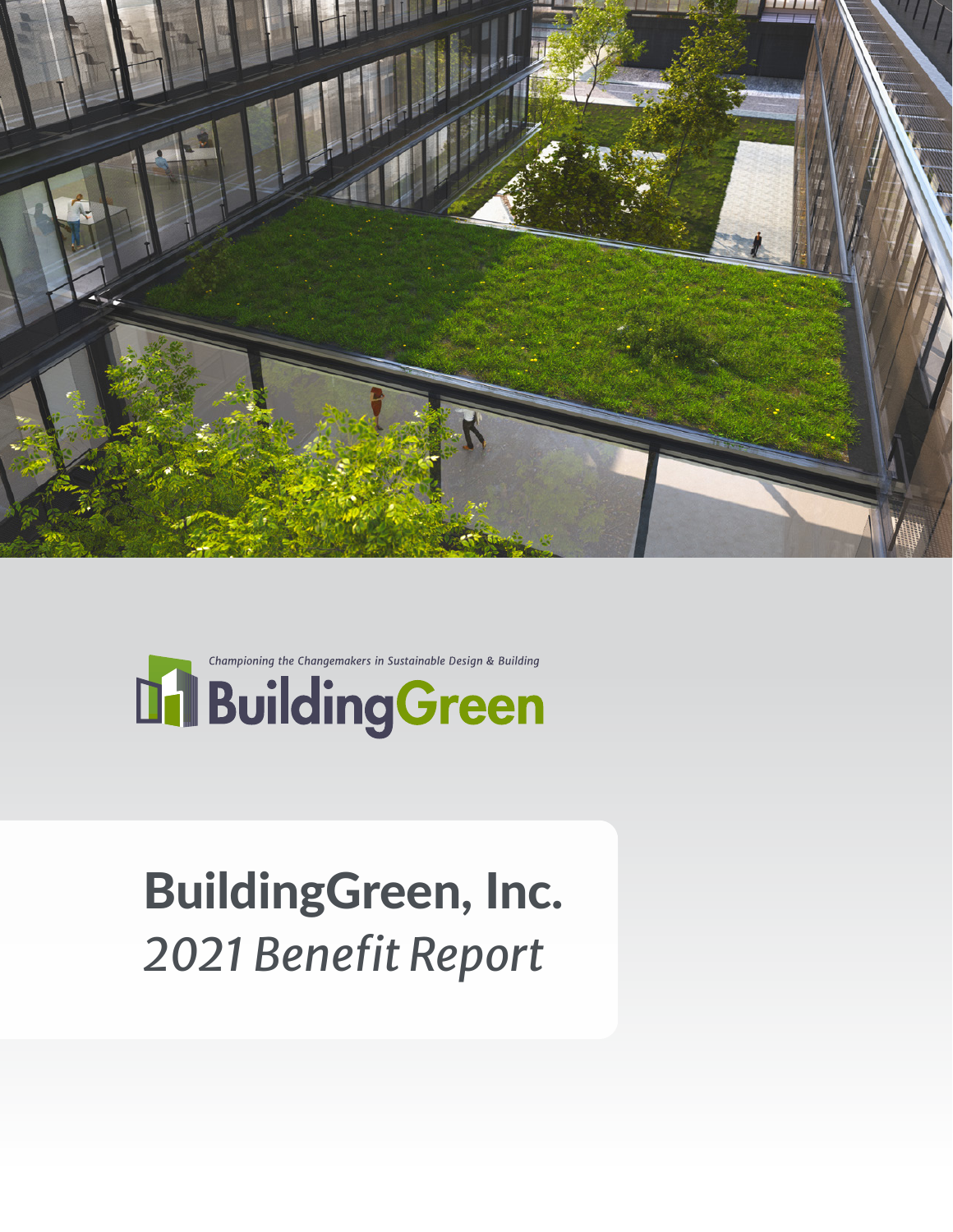# Part 1: Specific goals and outcomes identified by BuildingGreen for creating general public benefit during 2021

### BuildingGreen's purpose:

BuildingGreen champions the changemakers in sustainable design and building in the United States and around the world.

### BuildingGreen's mission:

We champion these changemakers in advocating, driving, and transforming the sustainable building industry by delivering trusted insight and industry knowledge, unparalleled sustainability education, and peer communities of industry leaders where they can support one another and work together toward sustainable solutions.

# How BuildingGreen's mission was addressed during 2021:

# 1. We champion communities of professionals within the building industry

*"Today's ideas can be tomorrow's reality."*

Our Peer Networks facilitate the sharing of expertise and experience among sustainability leaders in architecture, engineering, and construction firms nationwide in service of creating better buildings and communities for public and planetary health.

Through our peer communities and training, BuildingGreen ad-

vances and advocates for the progressive edge between a healthy and resilient built environment and a thriving, equitable world. We seek to be the essential source where trusted industry insight resides, where unparalleled education is taking place, and where sustainability thought leaders can interact with one another in transforming the movement.

#### *Quotes from our Peer Network members*

- Peer Networks

- From the Peer Networks that BuildingGreen facilitates comes "a sense of collective purpose across the AEC [architecture, engineering, and construction] industry."
- The Peer Networks demonstrate that "Today's ideas can be tomorrow's reality."

#### *Our 2021 Winter Summit*

More than 100 sustainability leaders gathered online for our sixth annual Winter Summit and the first cross-network Summit-Palooza which included designers, engineers, construction professionals, and consultants all focused on the building industry. (Winter 2021 [SUSTAINABILITY](https://docs.google.com/presentation/d/1FblPIUuK1ngnIhyPfNOgkvWw5ka5gJnkaTgbPgSdKxY/edit#slide=id.p)  [LEADERS SUMMIT REPORT](https://docs.google.com/presentation/d/1FblPIUuK1ngnIhyPfNOgkvWw5ka5gJnkaTgbPgSdKxY/edit#slide=id.p))

Takeaways and impacts from our 2021 Peer Network Events:

- "I am re-thinking training at our firm, considering some very non-traditional approaches to how we get staff on board."
- I can now build out "capacity for tackling the topic of material reuse more holistically."
- "Embodied carbon action"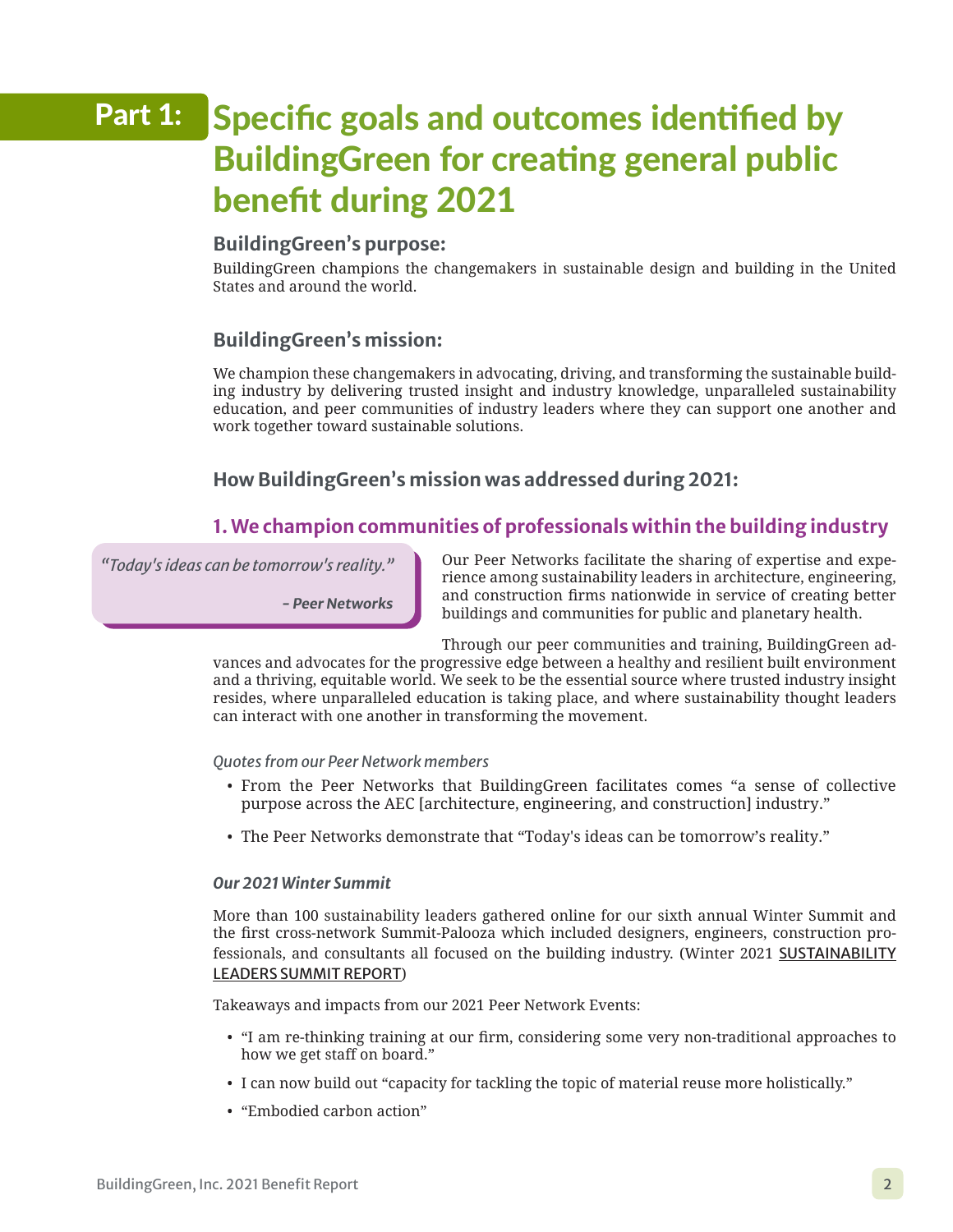- "Harmonizing indoor air quality standards"
- "Make positive change through working groups"
- "Determining receivers for used construction materials"
- "Work together on building decarbonization strategies"

#### *Build-Back-Better (BBB) letter*

A 32-member working group from BuildingGreen's Peer Network community of Sustainable Architecture, Engineering, and Construction (AEC) Leaders wrote a Build-Back-Better (BBB) letter to the Biden administration outlining a robust list of first-100-days actions and built-environment-focused executive actions for the incoming administration to consider. They brought their collective expertise to bear on the cross-agency built environment challenges and transformations that are foundational to the Biden-Harris Build Back Better plan. The signatories comprised more than 100 organizations from across the country that provide design, engineering, and construction services across the country and around the world. PRESS RELEASE: [Architecture, Engineering and Con](https://www.buildinggreen.com/blog/press-release-architecture-engineering-and-construction-leaders-call-biden-take-action-green)[struction Leaders Call on Biden to Take Action on Green Building](https://www.buildinggreen.com/blog/press-release-architecture-engineering-and-construction-leaders-call-biden-take-action-green)

#### *The letter's impact:*

Following the Executive Order on Federal Sustainability issued on December 8, 2021, Gina McCarthy, the White House National Climate Advisor, thanked BuildingGreen's Peer Network community of Sustainable Architecture, Engineering, and Construction Leaders for "getting the ball rolling so quickly" with the Build-Back-Better letter.

# 2. We champion sustainable building knowledge through digital publishing

*"No More Red Lines: Undoing Our Legacy of Urban Segregation."*

- BuildingGreen

We deliver rigorous, trusted strategic thinking and viewpoints that help our members break down and explain complex sustainability issues—in ways that are not only digestible but also actionable. We help them develop the context for making more sustainable design decisions.

Throughout the year, we publish thoroughly researched, accurate, unbiased information on sustainable design and construction, always with an eye toward racial diversity, social justice, and equity. Our research routinely references multiple interviews with industry experts working at the progressive edge of their fields.

*An example of content published in 2021 that reflects BuildingGreen's 'finger on the pulse' of key issues for the AEC industry:* 

- "[Net-Zero Energy Isn't the Real Goal: 8 Reasons Why"](https://www.buildinggreen.com/feature/net-zero-energy-isn-t-real-goal-8-reasons-why)
- The net-zero article generated a LOT of conversation, including a guest op-ed by a longtime reader titled ["Why Net-Zero Energy Is a Metric We Can All Get Behind](https://www.buildinggreen.com/op-ed/why-net-zero-energy-goal-we-can-all-get-behind)."

*Examples of content published in 2021 that reflect BuildingGreen's perspective on the relevance of social justice and green building:*

- "[No More Red Lines: Undoing Our Legacy of Urban Segregation](https://www.buildinggreen.com/feature/no-more-red-lines-undoing-our-legacy-urban-segregation)"
- "[Is BuildingGreen Getting Too Political?"](https://www.buildinggreen.com/feature/no-more-red-lines-undoing-our-legacy-urban-segregation)
- The op-ed also generated conversation, including a NESEA post by a longtime reader titled "BuildingGreen isn't taking any sh\*t."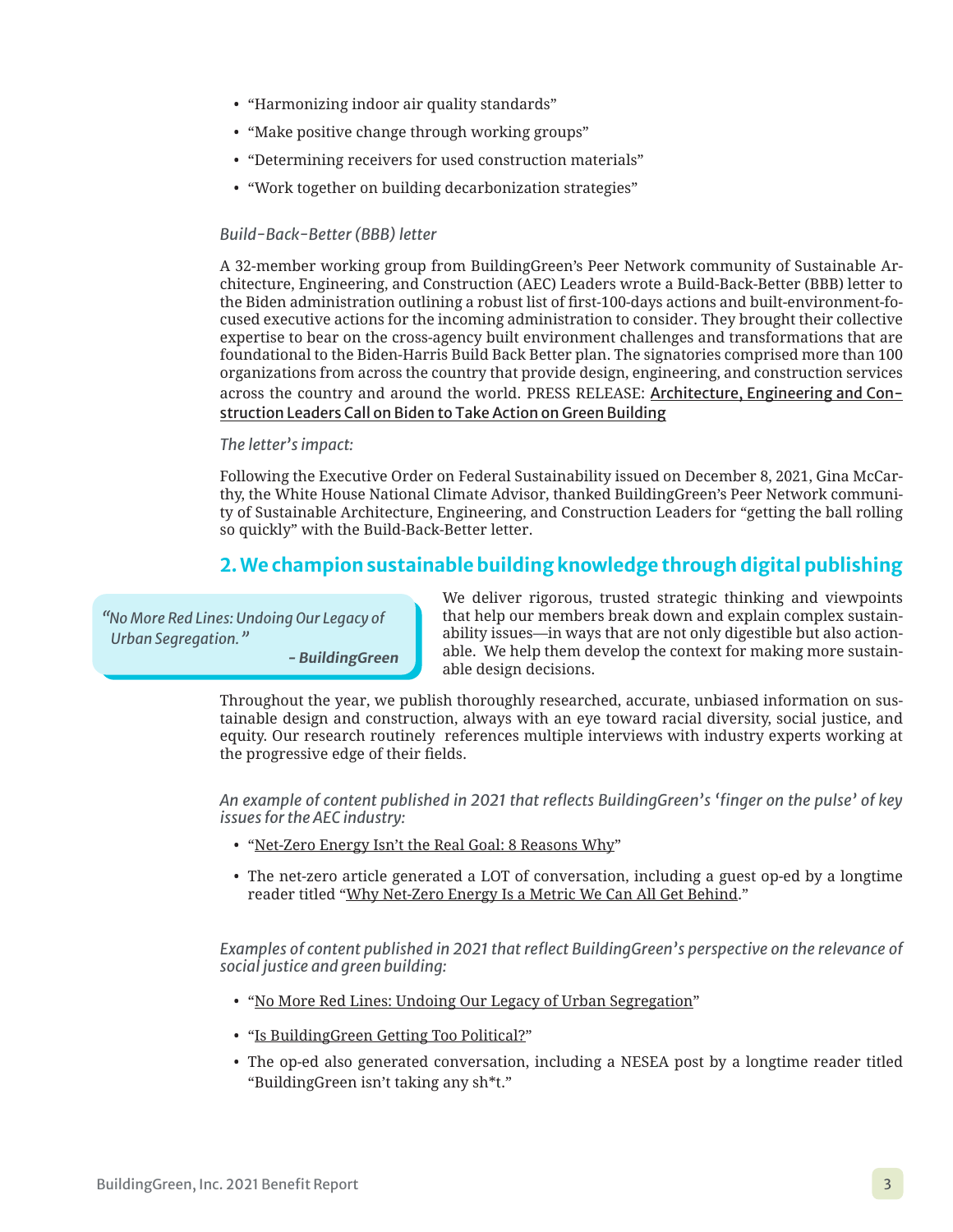# 3. We champion sustainability education via university libraries and professional credential maintenance opportunities (CW and CEUs)

*"We inspire critical thinking and collaboration that can move the industry toward a deeper focus on a healthy, resilient, and more equitable world."*

- BuildingGreen

We support the sustainability leader's path from accredited degree granting programs all the way through their professional career and ongoing development in the sustainable design and construction industry. We serve faculty and students at more than 150 colleges and universities with our online resources and deliver a library of content approved for accreditation and maintenance of professional standing.

We are regularly assisting faculty in learning and sharing high-performance, sustainable and resilient building knowledge, and we curate our content for use in college courses.

- [Sustainable Design 101: A Syllabus Supplement](https://www.buildinggreen.com/syllabus-supplement/sustainable-design-101-syllabus-supplement)
- [LEED 101: A Syllabus Supplement for Green Building Coursework](https://www.buildinggreen.com/syllabus-supplement/leed-101-syllabus-supplement-green-building-coursework)
- [Green Building Materials 101: A Syllabus Supplement](https://www.buildinggreen.com/content/green-building-materials-101-syllabus-supplement)

We offer a library of quality content for professionals who need to maintain their credentials.

• [Continuing Education Library](https://www.buildinggreen.com/continuing-education)

[We foster insight and shared dialogue that accelerates a regenerative and resilient built environ](https://www.buildinggreen.com/continuing-education)[ment as a force for change—just as we inspire critical thinking and collaboration that can move](https://www.buildinggreen.com/continuing-education) [the industry toward a deeper focus on a healthy, resilient, and more equitable world.](https://www.buildinggreen.com/continuing-education)

### 4. We champion industry transformation

*"We are helping a large developer of mixed-use neighborhoods adopt measures for adapting to climate change that integrate with advanced decarbonization and sustainability goals."*

- BuildingGreen

*Building products and materials*

As champions of the practice of sustainable building and design, we help leaders in large corporations and higher education institutions drive transformative change within and across their organizations. Through our consulting services, together with our clients, we are driving the industry forward in many critical areas:

Working with an industry-leading corporation, we are pioneering processes for product selection that integrate health (avoiding hazardous ingredients), embodied carbon, and circularity. These processes are being built into the platforms of service providers that support many organizations and are therefore helping establish best practices across the design and construction professions.

On a more local level, we are advising the designers of an addition and renovation to a local public school on measures to improve energy efficiency, daylighting, and healthier, lower-carbon-footprint products. This project is getting media attention in the community and inspiring an interest in pursuing similar efforts throughout the school district.

#### *Resilience at the intersection of adaptation and climate-change mitigation*

Working with a small team of leading resilient design consultants, we are helping a large developer of mixed-use neighborhoods adopt measures for adapting to climate change that integrate with advanced decarbonization and sustainability goals, including ecological and social sustainability. Because of the scale of these developments, they are having a meaningful impact on climate resil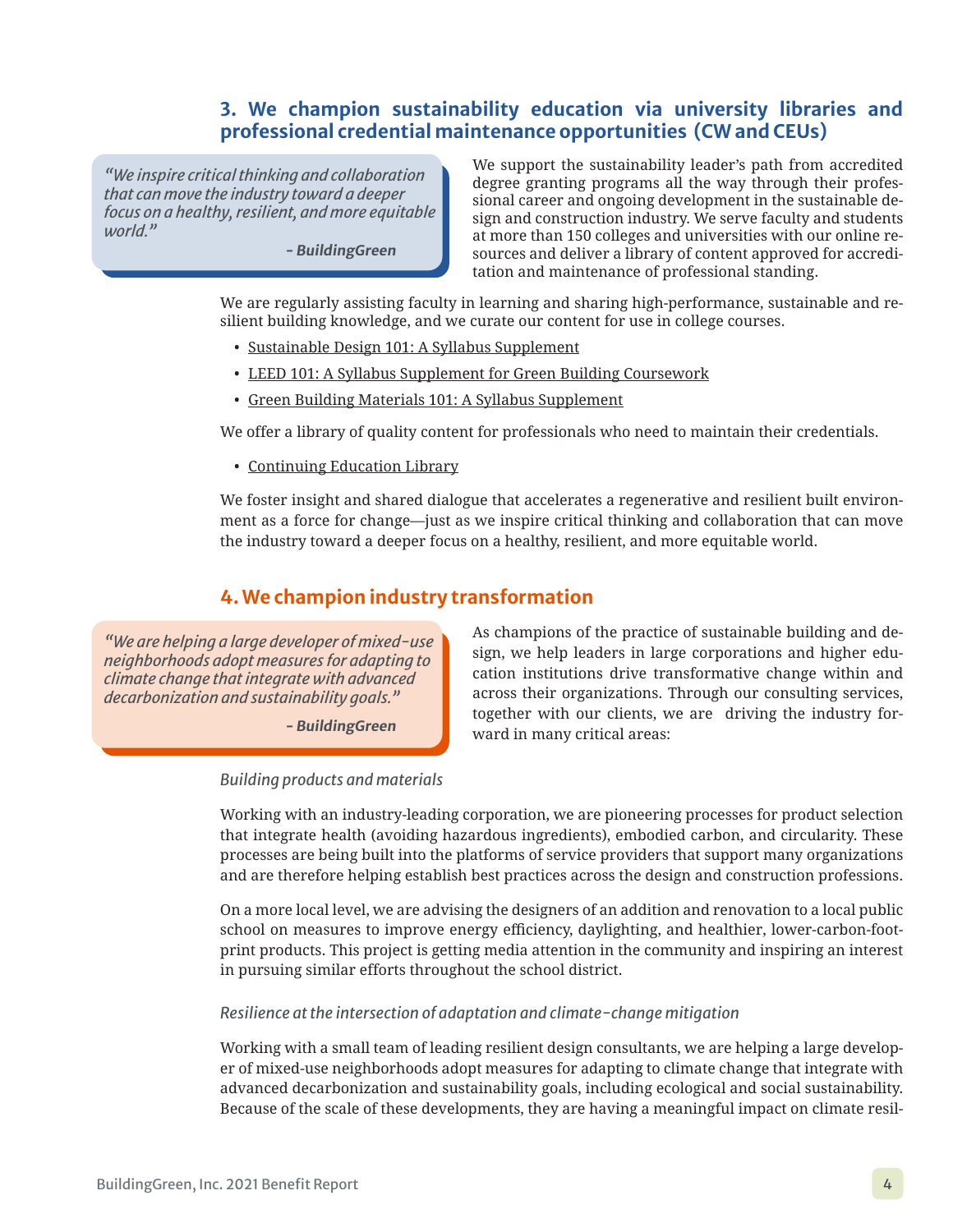ience choices throughout the region. They have the potential to improve resilience outcomes for thousands of people who will live and work in these neighborhoods and in the surrounding area.

#### *Strategic planning for sustainability*

By facilitating workshops for the sustainability team within the real estate arm of a major corporation, we are helping them improve their processes and increase their leverage, leading to more sustainable decisions for design, construction, and operations. This engagement also includes helping to coordinate sustainability strategies between the real estate arm and the corporate procurement team.

#### *Supporting innovation in the window industry*

We're advising a pioneering new window manufacturer on how to position its product for adoption throughout the industry, improving availability of windows that are needed to help decarbonize the built environment.

# Part 2: Specific actions BuildingGreen took to improve our social and environmental performance

In October 2019, BuildingGreen received B Corp certification, an achievement that inspires continual improvement.

Internal social and environmental performance improvements during 2021 include:

### A new paid parental leave policy

BuildingGreen provides 12 weeks of paid parental leave per year and 4 weeks of unpaid parental leave per year. Each week of paid parental leave is compensated at 100 percent of the employee's average weekly pay. During the parental leave period, the employee's job will be protected, and BuildingGreen will maintain all benefits for employees.

# The formation of an internal JEDI Action Team

BuildingGreen's Justice, Equity, Diversity, and Inclusion (JEDI) Action Team aims to support BuildingGreen's mission by advancing social equity at the company in the following ways:

- creating a brave space
- identifying where any oppression manifests in the strategy and mission of our organization, in the way we govern and direct our business, in the policies and practices of our company, or in interactions between individuals
- setting clear objectives and comparing our performance over time against those objectives
- integrating our lessons learned into BuildingGreen's internal culture and external activities

The JEDI Action Team made a recommendation to the staff—met with unanimous approval—to contribute budgeted funds for donations to local BIPOC organizations.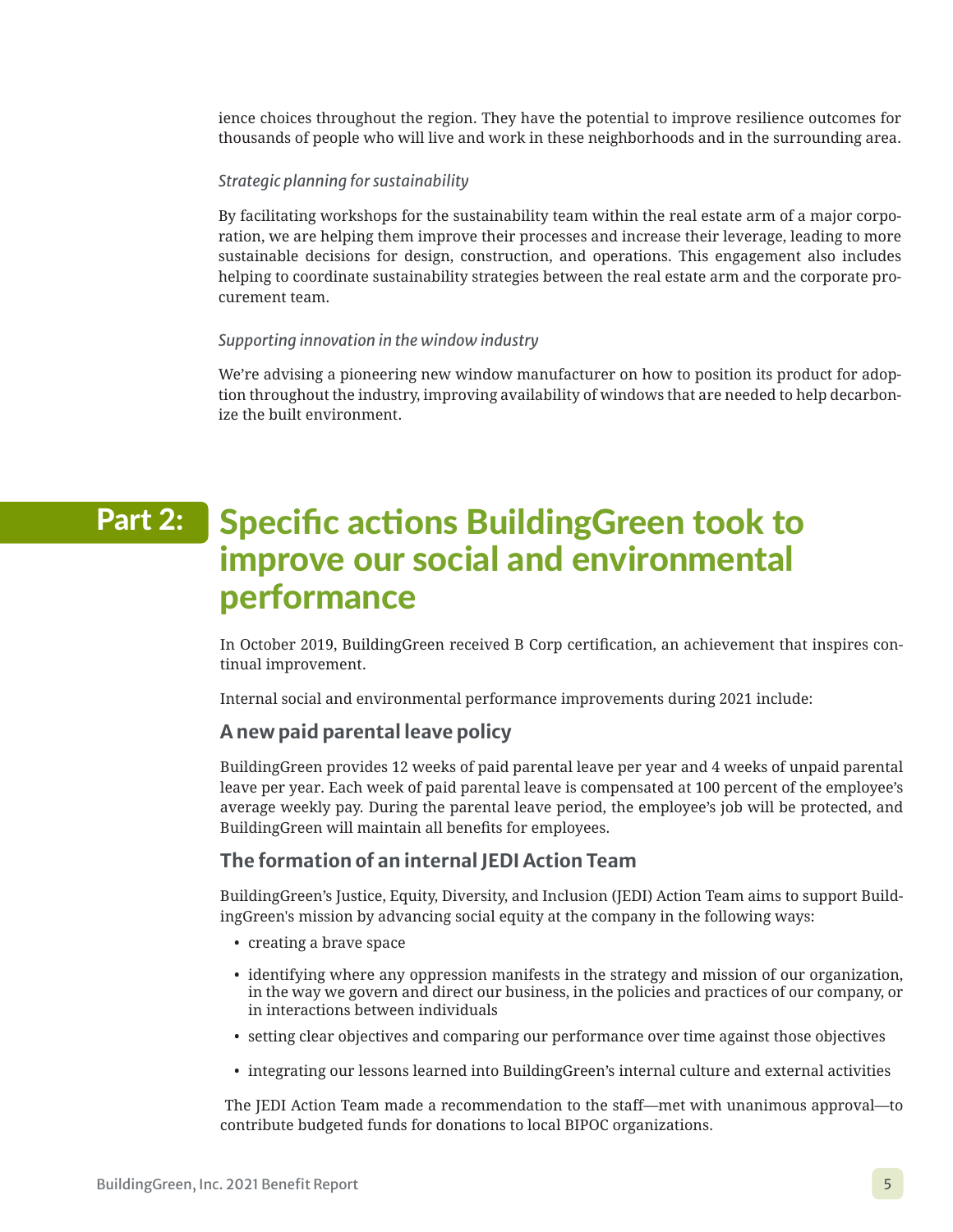The JEDI Action Team also established a goal of creating an anti-oppression policy. We expect to work with a consultant and engage the entire staff in this initiative. We also are inviting local BIPOC speakers to our staff lunches in an effort to learn more about relevant activities and organizations in our own community.

# Part 3A: Looking back: Goals and outcomes from last year's Benefit report

"Develop detailed plans for scaling up peer networks and consulting, and creating a data-driven content strategy to maximize editorial ROI."

- Peer networks: The peer networks saw steady, modest growth in 2021. We focused on restructuring internal roles to more efficiently and effectively serve our members. The continued pressure of the pandemic negatively impacted our plans for in-person events.
- Consulting: We expanded our practice by subcontracting more work to partners with complementary skills but have not yet grown our in-house team.
- Editorial: Our new marketing director has established regular metrics and reporting that informs editorial content.

"Shape and explore a process for a rebranding effort, including identifying our requirements, budget, and potential partners, to clarify the value of our services and their role in helping building professionals create more sustainable communities and buildings."

• Rebranding efforts have moved a big step forward. Having specific language to describe the value of our services and launching visual brand guidelines allow us to bring consistency to our communication and promotional channels.

"Develop a process for how we can integrate customer information into a systematized and ongoing feedback loop that informs key decisions in BuildingGreen's business planning."

• We are developing and implementing surveys and regular feedback channels for our members and subscribers.

"Further work with longstanding university and corporate clients to strengthen their ability to deliver on their sustainability, health, and resilience aspirations in their real estate projects."

• Consulting work continued at a high pace. Although it stretched our team's capacities, the output met or exceeded expectations, and contracts were renewed at even higher rates.

"Engage with eight to twelve of our top architecture firm customers to benchmark their designers' sustainability literacy and provide resources and support to improve on that benchmark, which will (hopefully) result in more sustainable outcomes on the projects they design."

• The beta sustainability literacy effort revealed that the process needs to be reimagined. The lessons learned, once summarized, will help to point us in a new direction.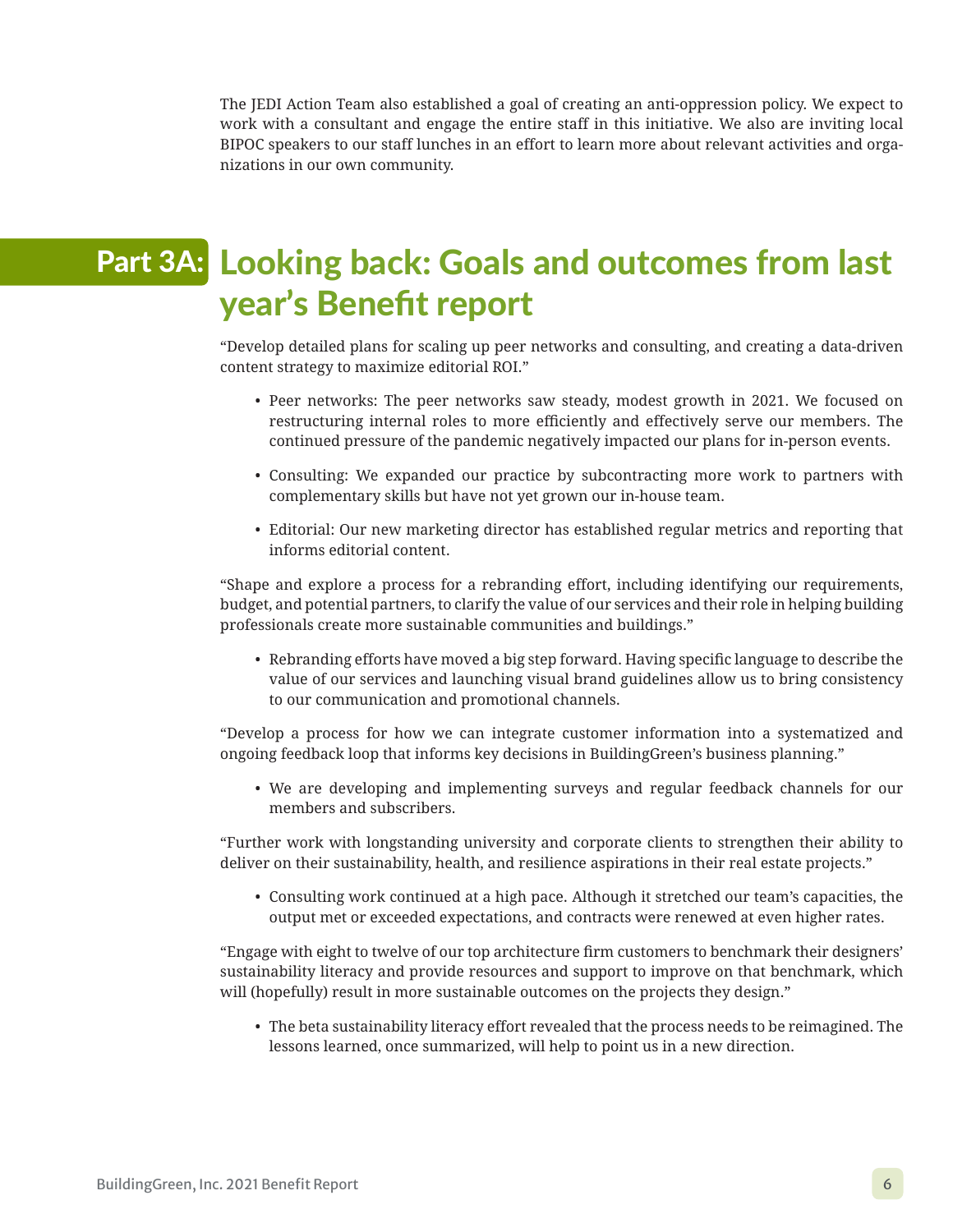# Part 3B: Looking ahead: Specific goals and outcomes for BuildingGreen related to public benefit during 2022

Our 10-year Strategic Plan calls for us to continue initiatives to:

- Clarify our core value proposition & brand identity for visibility
- Synchronize our offerings to be mutually reinforcing, efficient, & valued
- Reinforce our foundation to support our team for the future

The process we employed for BuildingGreen's strategic planning activity stimulated broad employee engagement. We have established regular status reports to the full staff with the intention of increasing awareness of the connection between each person's roles/responsibilities and the elements of the plan.

The following initiatives will foster BuildingGreen's ability to realize our mission and purpose to help drive change and transform the building industry to be more sustainable, resilient, and equitable.

#### 2022 initiatives:

- Achieve recertification of BuildingGreen's B Corp status.
- Improve and strengthen our brand to increase BuildingGreen's visibility with industry leaders.
- Integrate our sustainability content with Peer Network member benefits to raise their level of competency to help drive achievement of carbon targets.
- Improve structure and user experience of the BuildingGreen website to more effectively support the expertise of industry professionals in designing sustainable and resilient buildings.

# Part 4:

# Name and address of BuildingGreen's benefit director/officer:

Janice Warren

50 Eaton Ave., Brattleboro, VT 05301

Compensation: None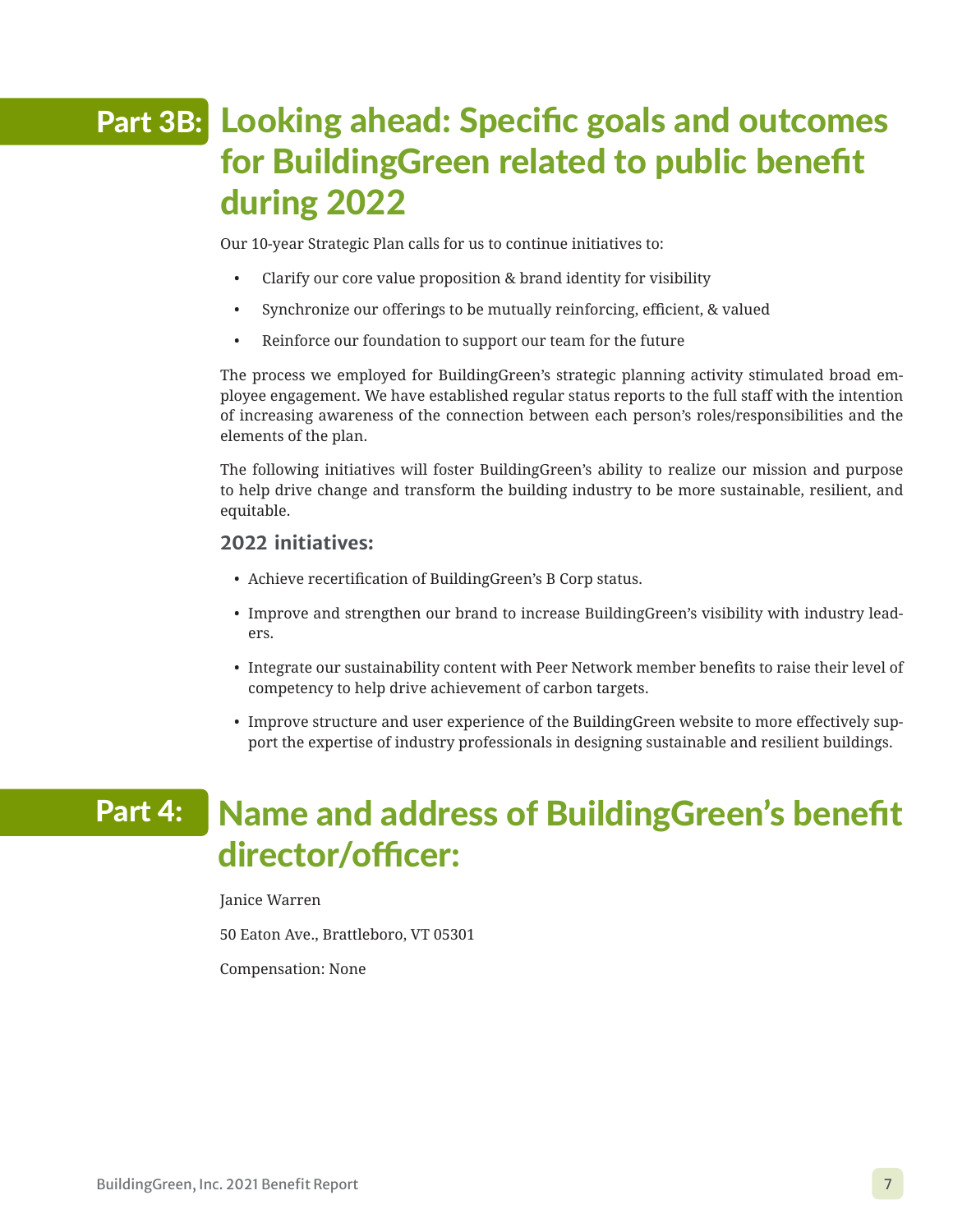#### BuildingGreen owners Part 5:

Jerelyn Wilson:

- 47 shares
- 61.84 percent

Nadav Malin:

- 19 shares
- 25 percent

Alex Wilson:

- 10 shares
- 13.16 percent

# Part 6: Benefit director statement

As a Vermont benefit corporation, BuildingGreen, Inc. acted in accordance with the requirements of the Vermont statute, "Vermont Benefit Corporations Act." This includes acting in alignment with its general public benefit purpose and any specific public benefit purposes in all material respects during the period covered by the report.

As a Certified B Corporation, Building Green presents its second impact report. I believe that this report fairly represents the activities and outcomes aligned with the corporation's mission and public benefit purpose. The company is committed to continually assessing its objectives and how best to report on its social and environmental performance, while conforming to the governance requirements of a benefit corporation. The initial third-party B Impact Assessment was completed in 2019. During 2022, the company plans to pursue the recertification process, which includes completion of the current version of the B Impact Assessment, and meeting minimum performance and transparency requirements.

There is no connection between our benefit corporation director and the organization that established the third-party standard (B Lab) or its directors, officers or any holder of 5 percent or more of the governance interests in the organization that might materially affect the credibility of the use of the third-party standard. Furthermore, as the benefit director, I have no holdings in, receive no payment from, and am independent of the owners of the corporation.

Janice Warren Benefit Director March 29, 2022